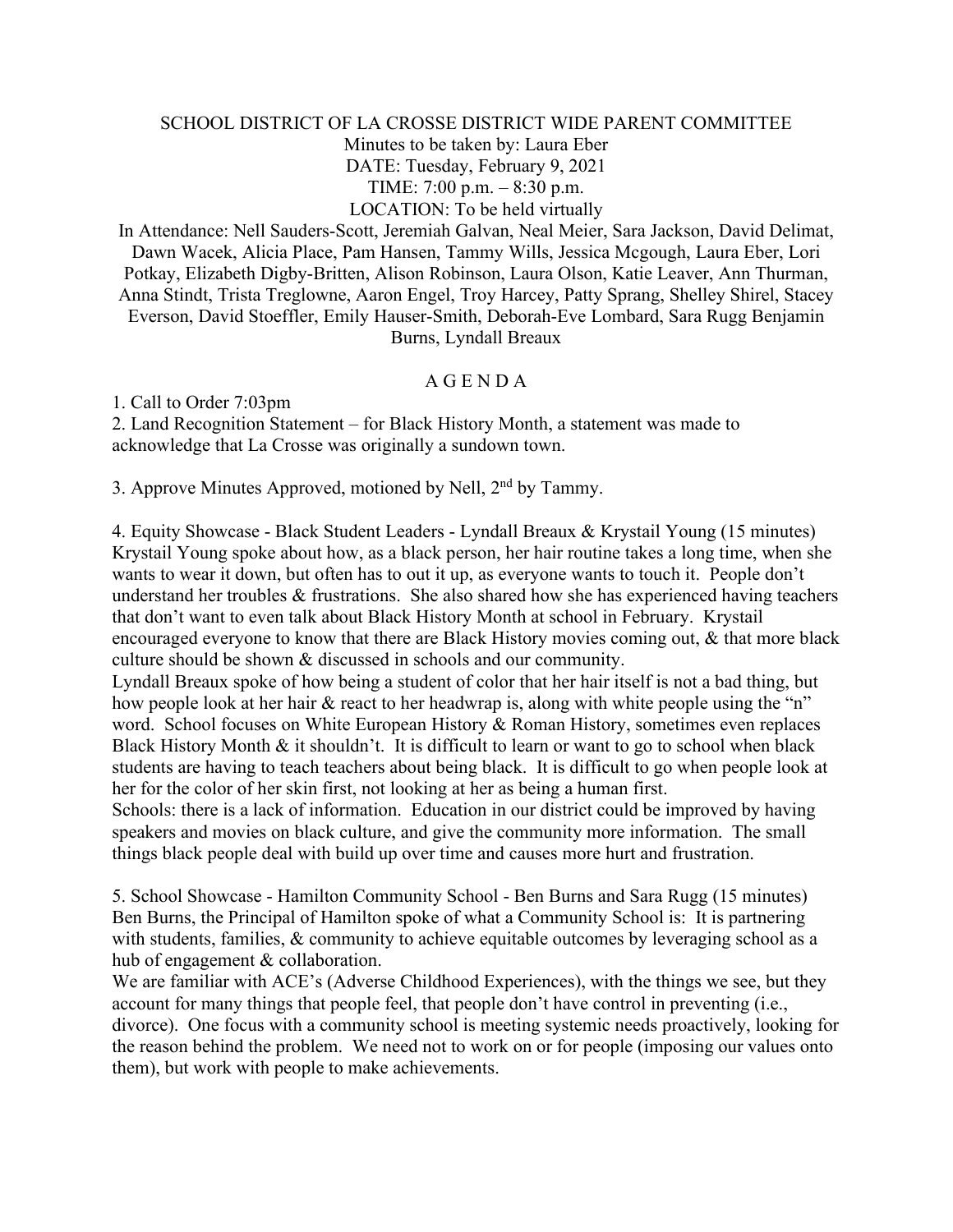Sara Rugg spoke of how they accomplish some of their work that involves many community organizations & people with the following:

Integrated Student Services

Expanded & Enriching Learning Time Opportunities (like the curriculum "Safe at Home" that was virtual this year due to the pandemic, but with hope of continuing  $\&$  expanding on the program & incorporate more club opportunities, such as game club, 4H, etc.

Active Family & Community Engagement

Collaborative Leadership Practices

School PTO's could do a "needs assessment" for the school & help lead & launch some of these activities.

What happens after Elementary School? MS & HS get lost, as kids get older. There is a gap, & losing their interest is real.

How do you engage more parents to be involved at the secondary level? Life gets more complex and needs to give students more empowerment & engagement. Focus less on parents & more on students doing more – like a "re-boot" where students interact more. Need to get the school community (parents, students & teachers) own it & work together.

6. La Crosse Public Education Foundation – Executive Director, David Stoeffler (10 minutes) David Stoeffler invited all to register to attend an in-person Grants Award Ceremony on Monday, March  $8<sup>th</sup>$ , 11:30am – 12:30pm. 4 sites: Central HS, Lincoln MS, Logan MS, & Logan HS in the auditoriums. Crowd sizes will be limited & masks mandatory. Register by February  $26<sup>th</sup>$ .

LPEF still has \$45,000 to give in the form of grants. The February application deadline has extended to March 29<sup>th</sup>.

## 7. Sharing Concerns (10 minutes)

There are not enough handicap doors available at schools for locker rooms, restrooms, entryways, etc. Dr. Engel said that is true & something to further look at for improvements. 8. Administrative Updates (25 minutes)

a. Superintendent Update

The focus has been returning to school. HS students returned in a hybrid format this week

and so far, is going well. Students are showing excitement.

There is a limited amount of substitute teachers in the district. Some from Hogan have had to step in and teach in classrooms.

Bussing issues have been a problem, and are being worked on & corrected through many changes that have occurred day-to-day.

• How soon before staff & teachers get vaccinated? The school district is working hard with the county health department to get vaccinations going for everyone, as soon as they can, with the March  $1<sup>st</sup>$  date still

set for WI. There have been a lower number of doses distributed than planned, so supply is a problem.

• Do parents need to let principals at their schools know if they plan to be in-person or CRVA for next year?

Yes, the schools are looking at staffing for next year. The sooner you know, it would be preferred to let them know.